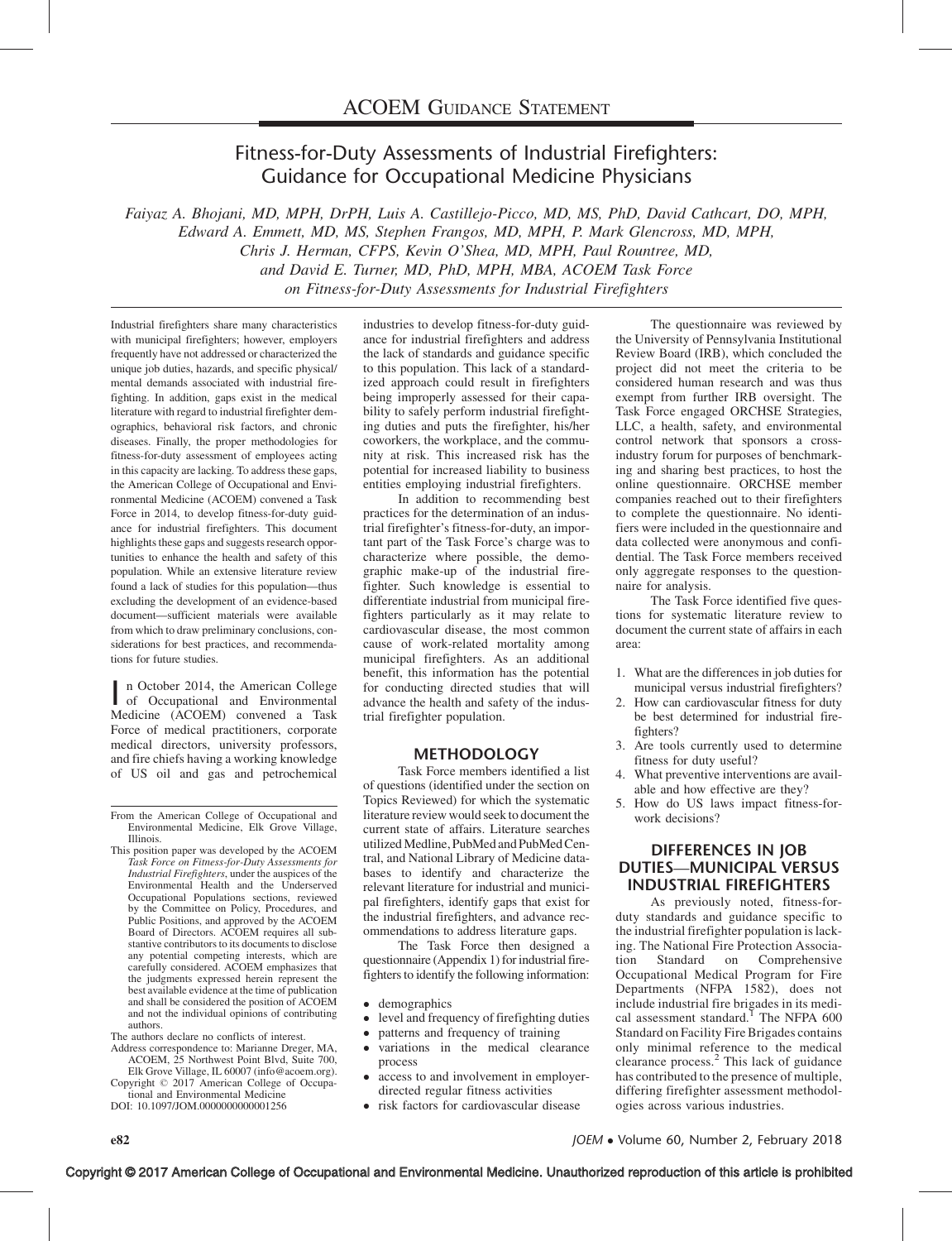NFPA 600 classifies facility fire brigades as either incipient stage firefighting, advanced exterior firefighting, or interior structural firefighting. $^{2}$  $^{2}$  $^{2}$  The incipient stage involves fighting a fire in normal clothing using extinguishers or smaller hand lines (125 gpm). It also requires no evasive actions (eg, crawling to escape heat or smoke), and does not necessitate the use of bunker gear or self-contained breathing apparatus (SCBA).[2](#page-5-0) Advanced exterior or interior firefighting involves full gear, teams in warm and hot zones utilizing SCBA, attack teams of two or more, established communication systems, experienced members overseeing those less experienced, and the requirement of annual live fire drills. NFPA 600 states that facility fire brigades are exposed to the same degree of hazard as community firefighters, but these hazards do not extend beyond the private facility where they work.<sup>[2](#page-5-0)</sup>

NFPA statistics from 1996 to 2000 have found that the risk of death in commercial fires exceeds residential fires by more than  $60\%$ <sup>[3](#page-5-0)</sup> Calls to industrial fire departments number less than 100 annually compared with several thousand calls for community fire fighters.<sup>[4](#page-5-0)</sup> For both groups, the vast majority of the calls are not for fires, but rather for emergency medical services.

To understand industrial firefighter job duties, the Task Force interviewed industrial fire chiefs, fire school faculty, fire team medical directors, and industrial firefighters. In general, there are many similarities between industrial and community (volunteer, municipal, woodland) firefighters. Industrial firefighters are exposed to many of the same physical hazards including impaired heat exchange from gear, sun, wind, rain, snow, extreme temperature fluctuations, humidity, wetness, mud, skin contact with oil and grease, bloodborne pathogens, noxious odors, and respiratory irritants. Mental health stressors include crucial decision-making, aspects of sustained work, unpleasant situations, and shiftwork and related fatigue.

Many physical demands are also similar including the need for explosive strength (running, jumping, rapid pulling, advance hose line), manual dexterity (assemble machinery, operate hand tools, tie knots on hose, use a wrench), climbing, vision (acuity, depth perception, night vision, color-coding), smell (leaking and burning), and speech and hearing. Municipal firefighting equipment and hoses tends to be smaller, whereas industrial fire equipment and hoses tends to be more heavy duty. This means the industrial firefighter is often handling heavier loads. The physical demands on municipal firefighters emphasize upper body and overhead work (''overhaul''). Industrial fire brigades tend to require less upper body

strength but the heavier nature of the equipment may put industrial firefighters at increased risk for back injuries.

Industrial firefighting is also significantly different from community firefighting in that the knowledge required is more specific for the local setting (eg, explosive, chemical, or marine situations). Municipal and industrial firefighters wear standard structural firefighting clothing whereas industrial firefighters' clothing may include high temperature protective and chemical protective clothing.<sup>5</sup> Resulting dehydration and hyperthermia are often a greater issue for industrial firefighters particularly in those with poor cardiovascular conditioning and chronic disease. In the survey developed by this Task Force, the majority of industrial firefighters who have been community firefighters feel the physical work is similar, but the mental demands and danger are greater per episode of industrial firefighting.

In larger cities, municipal/structural firefighters are generally full-time paid positions, whereas industrial fire brigades and smaller city municipal fire departments are part-time, volunteers called to duty only when needed. Most industrial fire brigade members are plant operators or have some other full time job in the facility where they work. Often, full-time paid municipal firefighters engage in an exercise regimen as part of their regular work duties. Municipal firefighters may also plan and prepare food at fire stations. Occasionally, there are also firefighter wellness and health offerings. Industrial firefighters rarely have dedicated work time for exercise, meals, or wellness activities specifically related to the fire team. Consequently, while strength and health maintenance activities may be encouraged for industrial fire teams, these activities may need to be performed outside of work hours.

Typically, municipal firefighters work 24 hours on and 48 hours off (24/ 48) shifts or  $48/96$  shifts.<sup>[6,7](#page-5-0)</sup> Industrial fire brigades on the other hand usually work 8 to 12 hours, often with rotating shiftwork for 24-hour plant operations. As shiftworkers have increased health risks for obesity, diabetes mellitus, and hypertension, firefighters of all types may also have shift-work-related health risks.

There are also tactical differences in the way fires are approached.<sup>8</sup> Industrial fires tend to be larger petroleum-based or pressurized gas fires where the emphasis is on pipe and tank firefighting and isolating and removing the source. Structural fires are more contained, but people can be trapped inside the structure, thus requiring coordinated search and rescue techniques. Additionally, the materials used to fight fires differ. Municipal firefighters primarily use water to fight Class A fires (wood/paper),

whereas the primary tool for industrial firefighters is foam which is used to fight class B and C fires (flammables/electrical).

Municipal firefighters have a broader scope of job duties. As job duties are more narrow for industrialized firefighters, there may be more opportunity for accommodation of various medical con-ditions.<sup>[6](#page-5-0)</sup> There is a different skill set as well between the two.<sup>[8](#page-5-0)</sup> Municipal firefighters are trained in rapid intervention and team concepts, accountability systems, and search procedures. Industrial firefighters deal more with confined space rescue and must have knowledge of the properties of pressurized gas fires and large scale flammable liquids. Additionally, industrial firefighters are frequently trained in high-angle rescue. Table 1 describes other differences that may exist.

The literature review, completed survey, and interviews, found industrial fire brigades to be as diverse as the companies for which they work. While the scope of duty may be limited to handling fire extinguishers—with anything larger requiring a municipal fire department response—more typically, industrial fire brigades are highly structured with command and control personnel, officers, and front-line firefighters. As the fire chief is usually not actively engaged in fighting the fire, he/she is not subject to the same physical demands—not classifying the chief as a firefighter violates the closely-knit nature of the firefighting team. However, for purpose of classifying physical demands, we use the term ''firefighters'' for those actively and offensively engaged in the isolation and removal of the fire source.

# HOW CAN CARDIOVASCULAR FITNESS FOR DUTY BE BEST DETERMINED FOR INDUSTRIAL FIREFIGHTERS?

In 2007, a National Institute for Occupational Safety and Health (NIOSH) alert, addressed the risks of firefighters dying from preventable cardiovascular disease (CVD).<sup>[9](#page-5-0)</sup> Later research supported NIOSH's find-ings.<sup>[10–16](#page-5-0)</sup> A 2014 study found 45% of onduty firefighter deaths were caused by CVD.[17](#page-5-0) Nearly all firefighter cardiac deaths involve coronary risk factors—predictors include previous coronary heart disease (CHD), hypertension, and smoking[.10,18,19](#page-5-0) Metabolic syndrome, psychological stress, noise, sleep disorders, smoke, carbon monoxide, cyanide, and thermoregulatory stress are also associated with cardiovascular risk/<br>fitness in firefighters.<sup>[20–24](#page-6-0)</sup> Studies have demonstrated that more than 40% of firefighters exceed low CHD risk.<sup>18</sup> Volunteer firefighters have the highest risk for cardiac fatality and CHD.<sup>25,26</sup>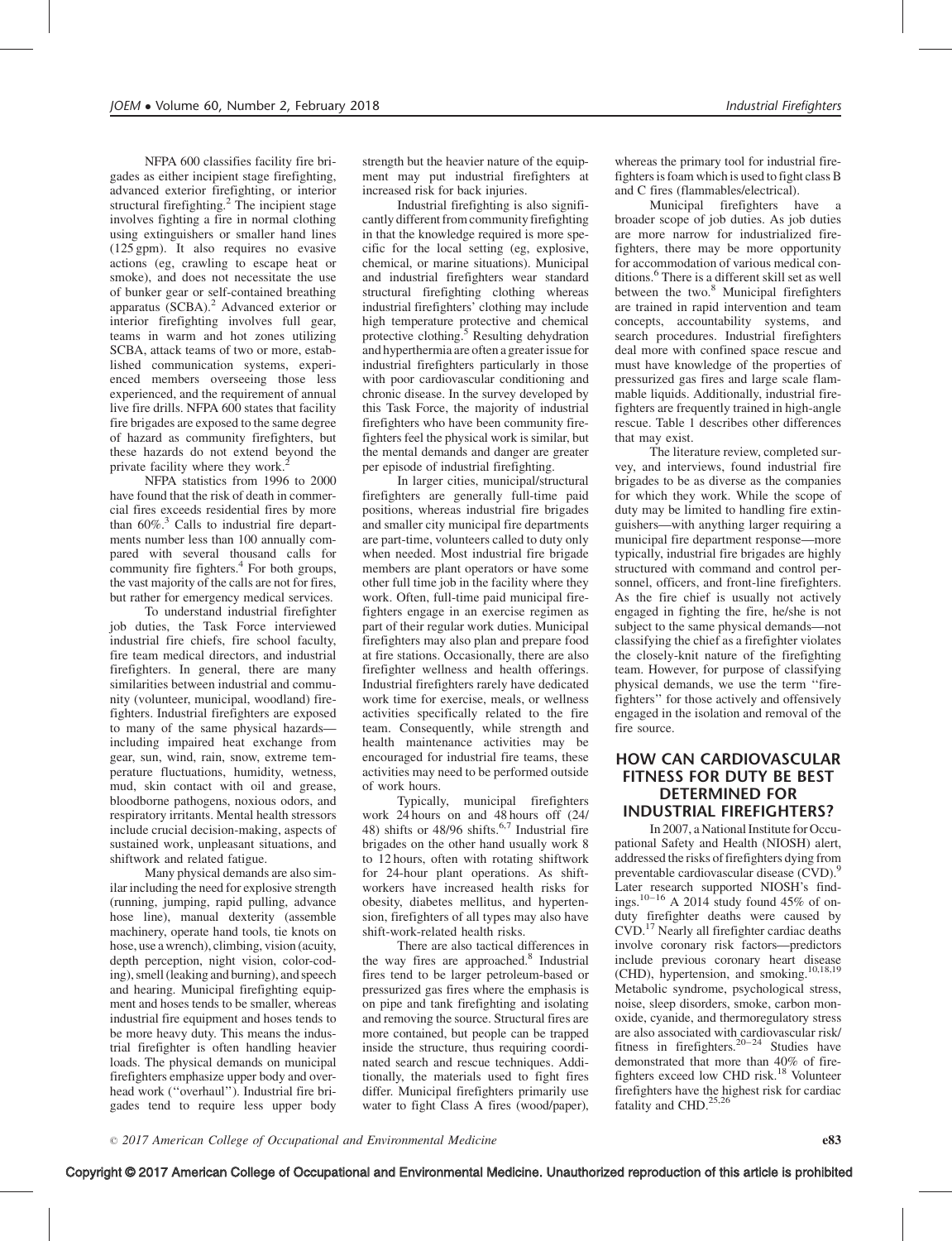|                                              | <b>Industrial (Excluding Incipient Firefighters)</b> | <b>Community (Volunteer/Municipal/Woodlands)</b> |
|----------------------------------------------|------------------------------------------------------|--------------------------------------------------|
| Training                                     |                                                      |                                                  |
| Candidate ability test                       |                                                      | $++$                                             |
| Trained as medic/paramedic                   | $+$                                                  | $+++$                                            |
| Training with mock fires                     | $+++$                                                | $^{+}$                                           |
| Knowledge                                    |                                                      |                                                  |
| Properties of large scale flammable liquids  | $+++$                                                | $^{+}$                                           |
| Plant operations                             | $+++$                                                | $\qquad \qquad -$                                |
| Trenching and shoring                        | $++$                                                 | $^{+}$                                           |
| Confined space                               | $^{+}$                                               | $+++$                                            |
| Search and rescue                            | $^{+}$                                               | $+++$                                            |
| Accountability systems (locate firefighters) | $^{+}$                                               | $+++$                                            |
| Calls                                        |                                                      |                                                  |
| Calls, high volume team/dept.                | Under 100 per year                                   | Over 1000 per year                               |
|                                              |                                                      |                                                  |
| Calls, low volume team/dept.                 | One per 6 mo                                         | One per week                                     |
| Repeat responses in 24 hrs                   | $\Omega$                                             | $++++ \label{eq:1}$                              |
| Medical emergency                            | Vast majority                                        | 2 out of 3                                       |
| First due in (first on scene)                | $6+$ , often all in                                  | 3-6 escalating rapidly as needed                 |
| Some distance to get to equipment            | Yes                                                  | No                                               |
| Environment                                  |                                                      |                                                  |
| Remote                                       | $\hspace{0.1mm} +$                                   |                                                  |
| Marine                                       | $^{+}$                                               |                                                  |
| Industrial                                   | $^{+}$                                               |                                                  |
| Woodlands                                    |                                                      | $^{+}$                                           |
| High rise                                    |                                                      | $^{+}$                                           |
| Interior                                     |                                                      | $+$                                              |
| Gear                                         |                                                      |                                                  |
| Bunker gear, boots, Glove helmet, SCBA       | $^{+}$                                               | $+$                                              |
| Chemical suit/decontamination                | $^{++}$                                              | + (special teams)                                |
| High temperature suit                        | $++$                                                 | $+$ (special teams)                              |
| Strength                                     |                                                      |                                                  |
| Upper body work                              | $++$                                                 | $+++$                                            |
| Lower body work                              | $+++$                                                | $+++$                                            |
| Pulling more hoses, heavier                  | $+++$                                                | $++$                                             |
| Carrying hoses up, dragging injured          | $^{+}$                                               | $++$                                             |
| Ladder raising                               | $^{+}$                                               | $++$                                             |
| Work on uneven surface                       | $^{+}$                                               | $++$                                             |
| Lift heavy objects off trapped               | $^{+}$                                               | $++$                                             |
| Climb hillsides/shoveling                    |                                                      | $++$ (wildland)                                  |
| Chopping with axe                            |                                                      | $++$                                             |
| Crawling                                     |                                                      | $++$                                             |
| Equipment                                    |                                                      |                                                  |
| Extinguishers                                | $^{++}$                                              | $^+$                                             |
| Hose, number and size                        | $+++$                                                | $^{+}$                                           |
| Foam                                         | $+++$                                                | $+$                                              |
| Fixed monitors                               | $++++$                                               | $\overline{\phantom{0}}$                         |
| Hydrants, ladder, pumper                     | $\boldsymbol{+}$                                     | $+$                                              |
| Hand tools, Jaws of life                     | $^{+}$                                               | $^{+++}$                                         |
| Fire type                                    |                                                      |                                                  |
| Chemical                                     | $+++$                                                | $\overline{+}$                                   |
|                                              |                                                      |                                                  |
| Explosive                                    | $+++$                                                | $\overline{+}$                                   |
| Fuel                                         | $+++$                                                | $^{+}$                                           |
| Electrical                                   | $+$ (high voltage)                                   | $^{+}$                                           |
| Wood                                         |                                                      | $++++$                                           |
| Hazards                                      |                                                      |                                                  |
| Metal structures                             | $^{++}$                                              | $^{+}$                                           |
| Noise (pressurized fuels)                    | $^{++}$                                              | $\overline{\phantom{0}}$                         |
| Electric                                     | $+$ (high voltage)                                   | $^{+}$                                           |
| Carcinogens                                  | $+$ (ex. asbestos)                                   | $+$ (ex. Benzopyrene)                            |
| Chemicals (HCN, HCL, solvents)               | $++$                                                 | $^{+}$                                           |

### TABLE 1. General Differences between Industrial and Community Firefighters

Key: +++ much more; ++ common; + occasional or present; - rare or absent; SCBA, self-contained breathing apparatus.

Sources: 2015 industrial fire chief interviews, Brayton Fire Training Field, College Station, TX; NFPA 1582 list of essential job tasks; and International Fire Chiefs Association's guide to implementing NFPA 1582.

Industrial firefighting statistics and smaller industrial fires are frequently not<br>public knowledge.<sup>[27](#page-6-0)</sup> Firefighting statistics include deaths attributed to fire response that may occur days after the events, and it is even more doubtful such information is made available related to industrial fire response. In the absence of complete data,

industrial firefighters may have similar demographic and cardiovascular risks as volunteer community firefighters. The survey conducted by the Task Force assessed

2017 American College of Occupational and Environmental Medicine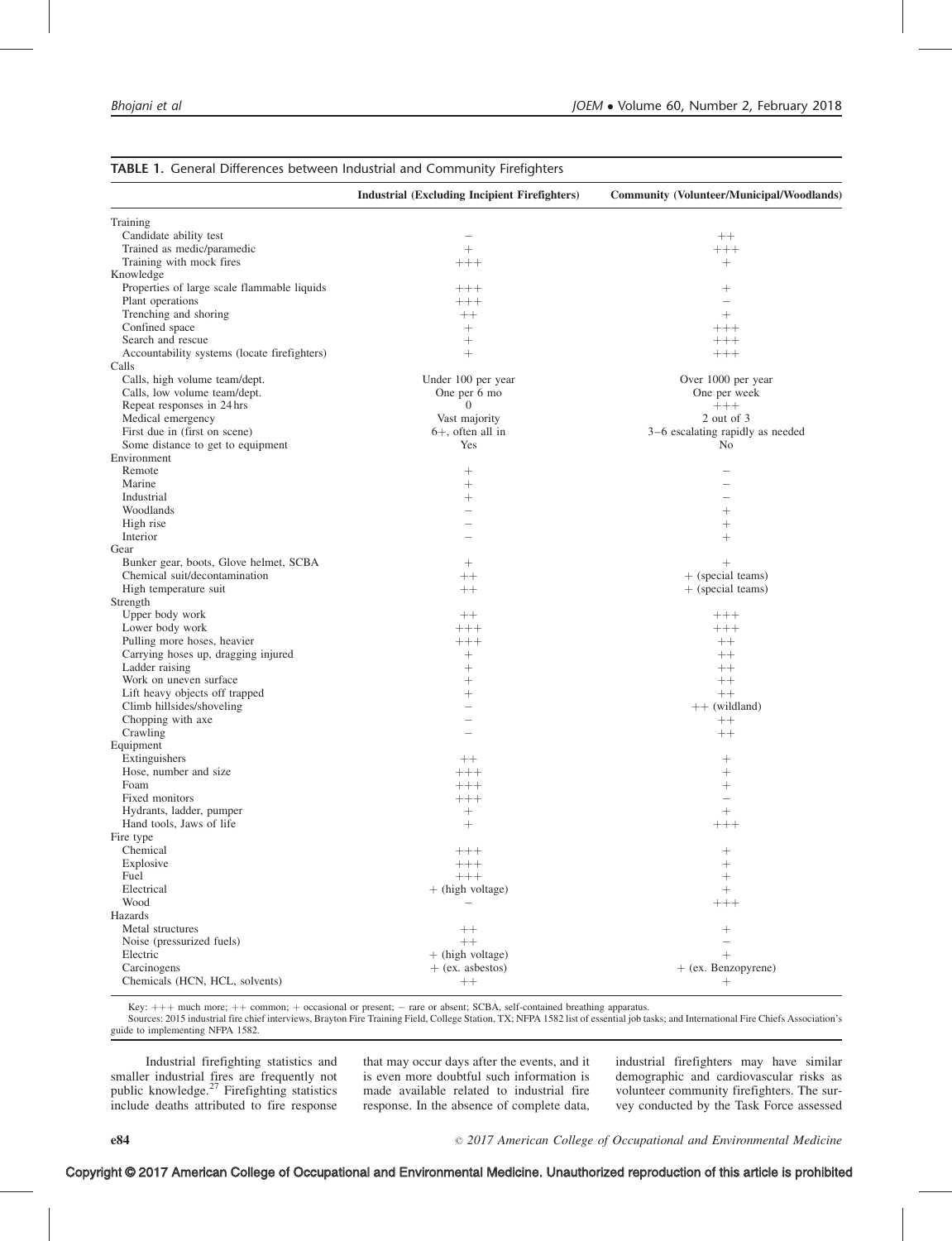health risks of male industrial firefighters who self-reported their height, weight, and waist circumference. Based upon a National Institute of Health risk table,<sup>[28](#page-6-0)</sup> 90% were found to have increased, high, very high, or extremely high risk for type 2 diabetes, hypertension, and CHD.

Recent biomonitoring of industrial firefighters has demonstrated high peak aerobic demands in industrial live fire simulations (Glencross PM, Turner D. Physiologic Demands of Industrial Firefighting Simulations; 2016. Unpublished manuscript). Firefighting tasks require similar burst and sustained aerobic demands as required in residential firefighting.<sup>[29–31](#page-6-0)</sup> In the clinical setting, aerobic capacity can be determined using the gold standard of metabolic testing or estimated using treadmill testing using conversion tables. Aerobic capacity and fitness are also good predictors of cardiac abnormalities and risk[.32–35](#page-6-0) Maximal treadmill tests (to voluntary exhaustion) should be used to estimate peak aerobic fitness. Submaximal stress tests in firefighters, such as the Gerkin (WFI treadmill protocol) have been shown to overestimate  $VO<sub>2</sub>$  max and thus underestimate potential cardiac risk and aerobic fitness[.36–39](#page-6-0) Maximal heart rate formulas and steady-state assumptions used to calculate VO2 max tables contribute to inaccurate estimates with submaximal testing. For example, if 40 mL/kg/min (11 METS) is used as a fitness threshold for firefighters, submaximal stress testing leads to dangerous and erroneous results by suggesting that 17% to 30% of unfit firefighters are aerobically fit.<sup>[37,39](#page-6-0)</sup>

Elevated body mass index (BMI) was thought to be due to many firefighters'<br>higher muscle mass.<sup>40</sup> However, this has been disproven.<sup>41-43</sup> While in other populations, obesity and body composition do not correlate with exercise tolerance, there is evidence it does in firefighters. $44,45$  Furthermore, in firefighters, an elevated BMI limits the benefits of exercise.  $32$ 

Autopsy studies have linked cardiomegaly and left ventricular hypertrophy (LVH) to sudden cardiac death in firefighters. As a result, there have been calls for increased early detection by echocardiogram because ECG alone is a specific test, but lacks sensitivity. $46-50$  Smoking, CHD, hypertension, and obesity are all linked to LVH in firefighters. $51$ 

Besides clinic-based testing, industrial fire teams can also develop other tests to demonstrate aerobic fitness. Several studies have demonstrated success in matching timed performance in the field, (running, running with weights) with measured  $VO<sub>2</sub>$  max in the laboratory, thereby constructing simple to administer field tests.<sup>31,52–54</sup> Some of these studies used absolute  $VO<sub>2</sub>$  max cut-offs. When the measured task requires the carriage of body weight, use of a relative  $VO<sub>2</sub>$  max

goal should be considered. In other words, the same firefighting task may have higher aerobic demands in an individual having a higher body weight and wearing a larger size of wet clothing. Fitness training programs are strongly recommended for firefighters although few industrial fire teams participate<br>in formal programs.<sup>4,32,55,56</sup>

# IS PSYCHOLOGICAL STRESS DIFFERENT FOR STRUCTURAL VERSUS INDUSTRIAL FIREFIGHTERS?

There is extensive literature addressing the psychological stressors of firefighting especially in first responders; however, the literature is devoid of specific studies in industrial firefighters. The Task Force's survey identified a cohort of industrial firefighters who had also served as community firefighters. The perception of this cohort was that the stress of industrial firefighting was greater than what they had experienced as community firefighters (Turner D, Cathcart D, Glencross PM. ORCHSE Survey of Industrial Firefighters; 2016. Unpublished manuscript). Psychological stress in the industrial firefighter is a recognized gap in the literature, and as such represents an opportunity for research to assess the extent and impact it may have on the health and safety of these individuals.

# ARE TOOLS CURRENTLY USED TO DETERMINE FITNESS FOR DUTY USEFUL?

Firefighters are universally subject to a high level of physical and mental stresses during their jobs. Industrial firefighters, like their municipal counterparts, share similar demanding environmental factors, but as has been suggested, fatality rates are likely much higher in the setting of industrial fires.<sup>57</sup> Proper tools to assess fitness-for-duty are therefore important to ensure firefighters are properly equipped to handle the dangers of the job while minimizing casualties. While studies regarding firefighter fitness exist, very few focus on industrial departments.

Prospective firefighters must pass physical assessments prior to service. Several different methods currently assess fitness, but there are no universally accepted standards across all organizations. NFPA publishes several codes and standards by which many groups abide. (NFPA 1583 provides fitness guidelines that incorporate measures of aerobic capacity, flexibility, muscular and endurance, and body composition testing as part of a regular fitness regimen.<sup>58</sup>) The Candidate Physical Ability Test (CPAT) is widely used simulation test for which contains eight firefighting tasks that mimic real-life scenarios: (1) stair climb; (2) hose drag; (3) equipment carry; (4) ladder raise and extension; (5) forcible entry; (6) search; (7) rescue; and (8) ceiling breach and pull.<sup>[59](#page-6-0)</sup>

Industrial fire brigades may have their own internal guidelines for fitnessfor-duty measurements. Royal Dutch Shell's global requirements specify minimum fitness and health indicators for firefighters and rescue teams. These include testing of visual acuity, blood pressure, the cardiovascular system, and breathing appa-ratus usage.<sup>[60](#page-6-0)</sup> Occupational Safety and Health Administration (OSHA) standards require passing a trade test, determined by local jurisdictions, which varies by specific roles, but may include elements found in the CPAT such as ladder climb, victim rescue, and equipment carry.<sup>[61](#page-6-0)</sup>

Bhojani developed a cumulative fitness score ranging from 0 to 140 based on seven parameters of fitness to determine overall industrial firefighter fitness-for-duty evaluation.<sup>[62](#page-6-0)</sup> These factors included: (1) resting heart rate; (2) diastolic blood pressure; (3) aerobic capacity; (4) body fat percentage; (5) muscular strength; (6) muscular endurance; and (7) flexibility. All seven components correlated significantly with the total fitness score even after controlling for age and experience.

Assessments such as CPAT are geared toward all firefighters across industries, as the exercises are applicable in many types of situations. OSHA  $1910.156(c)(2)$  lists national training and educational programs specifically for the oil refinery industry, such as those at Texas A&M University and Lamar University, after which all similar programs should be modeled.<sup>63</sup> NFPA has standards that describe general job performance requirements for industrial firefighters.<sup>64</sup> It is unclear whether additional established tools are necessary specifically for industrial firefighters. A study comparing industrial firefighters to municipal firefighters in California found that ''despite programmatic differences, these departments demonstrated similar, relatively high degrees of physical fitness and similar blood lipid concentrations, blood pres-sure levels, and cardiac risk factors."<sup>[4](#page-5-0)</sup> However, the industrial firefighter sample was small ( $n = 17$ ). Additional studies examining physiological characteristics ofindustrial firefighters based on NFPA standards would help determine if it would be beneficial to implement additional tools specific to industrial firefighting.

# WHAT PREVENTIVE INTERVENTIONS ARE AVAILABLE AND HOW EFFECTIVE ARE THEY?

Recognizing that cardiovascular disease and sudden cardiac death represent the

Copyright © 2017 American College of Occupational and Environmental Medicine. Unauthorized reproduction of this article is prohibited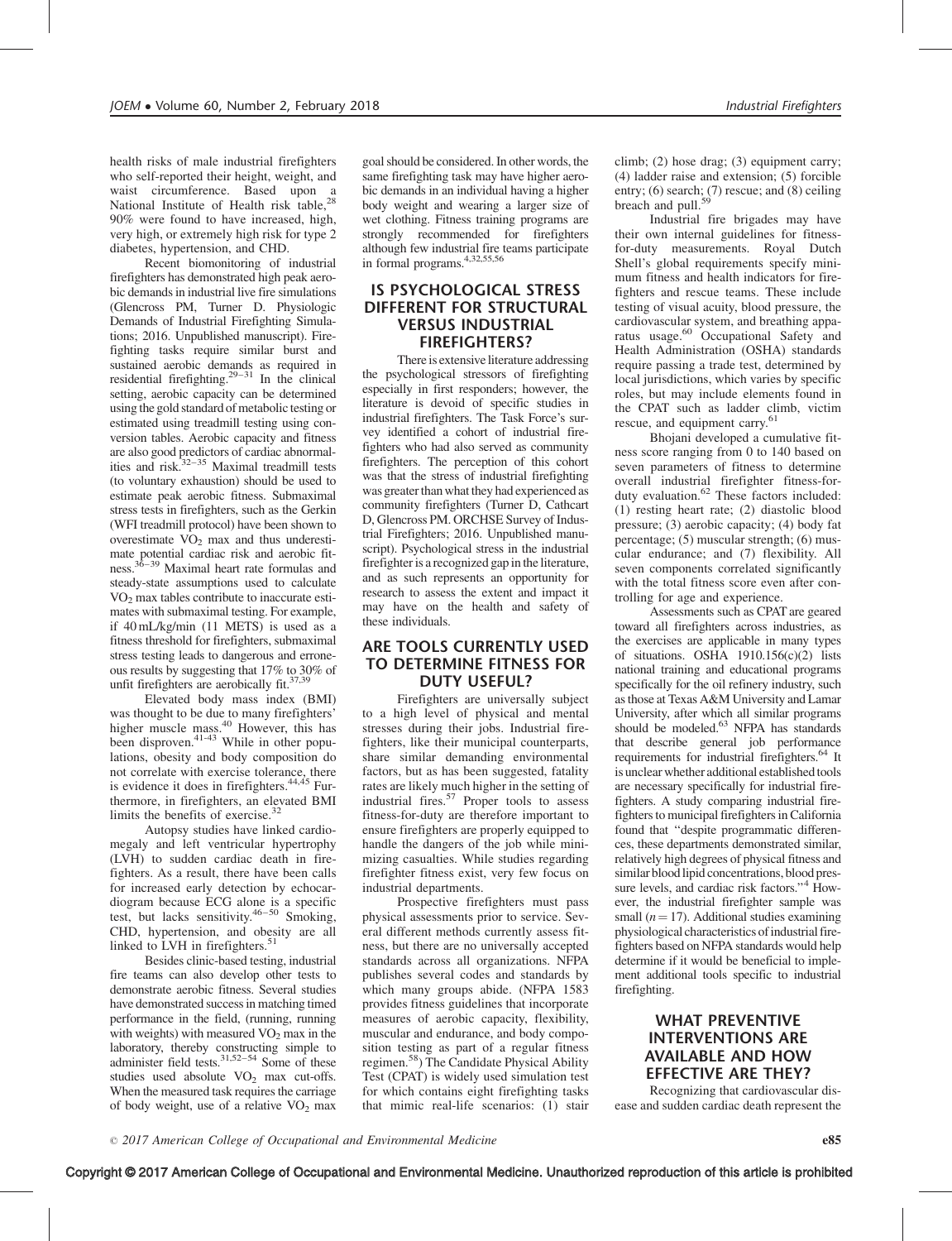JOEM . Volume 60, Number 2, February 2018

single most frequent cause of duty-related fatalities in firefighters, an important question to be considered as part of this review is, ''What preventive interventions are available and how effective are they in reducing cardiovascular risk?'' As with other research questions there is a gap in the literature specifically addressing industrial firefighters. Therefore, this review addresses the effectiveness of wellness/fitness programs to reduce risk factors for cardiovascular disease and to improve cardiovascular capacity in the workforce in general and in municipal firefighters specifically as a potential surrogate for industrial firefighters.

There is abundant evidence in the literature to support the beneficial effects of diet and exercise to prevent cardiovascular disease. The landmark RAND study of US employers validated the effectiveness of workplace wellness programs to influence beneficial changes in behavioral risk fac-tors for cardiovascular disease.<sup>[65](#page-6-0)</sup> The study reported statistically significant and clinically meaningful improvements among participants of wellness programs in exercise frequency, smoking behavior, and weight control.

A 2013 study sampled fire departments that had implemented medical and fitness programs comparable to those recommended in the Fire Service Joint Labor Management Wellness Fitness Initiative (WFI).[66](#page-6-0) WFI recommendations included:

- 1. NFPA 1582 compliant annual medical physical examinations to all fire service personnel
- 2. A designated health/fitness coordinator
- 3. Peer fitness trainers
- 4. Time for physical training/working out while on duty for all fire service personnel

The researchers identified 10 fire departments generally meeting the WFI recommendations and a closely matched number of fire departments that did not meet the criteria. There were 1002 male firefighters in the study; 522 in fire departments aligned with WFI recommendations, and 480 not meeting recommended criteria. The study found that firefighters in departments meeting WFI criteria were less likely to be obese (adjusted odds ratio  $[AOR] = 0.58$ ; 95% confidence interval  $|CI| = 0.41$  to 0.82), more likely to meet endurance capacity standards for firefighting (AOR = 5.19; 95% CI = 2.49 to 10.83), and have higher estimated  $VO<sub>2</sub>$  max  $(40.7 \pm 0.6 \text{ vs } 37.5 \pm 1.3 \text{ for firefightsers})$ in standard departments;  $P = 0.001$ ). However, studies have found that fewer than 20% of US municipal fire departments routinely engage in fitness programs and periodic fitness-testing[.32](#page-6-0)

Delisle et al $36$  proposed the potential of a peer-mentor intervention to modify fitness outcomes in firefighters designated as high risk for cardiovascular disease via a 3-month, high-intensity, pilot study. The small cohort firefighters  $(n = 29)$  demonstrated the effectiveness of this social cognitive theory approach to increase  $VO<sub>2</sub>$  max and decrease body fat percentage versus a control group. This difference persisted at 1-year follow-up. The significance of this pilot study could be that is shows the importance of involving firefighters in the planning, implementation, and evaluation process—although, intervention costs were not considered.

The only long-term, randomized, prospective trial in municipal firefighters that was identified in the literature review was the PHLAME (Promoting Healthy Lifestyles: Alternative Models' Effects) Firefighter Study.<sup>[67](#page-6-0)</sup> This trial focused on nutrition, physical activity, and the maintenance of a healthy bodyweight. A teamcentric intervention group, an individualfocused motivational interviewing intervention, and a control group receiving usual care were followed for 7 years. The interventions did not result in significant nor sustainable improvements in weight, cardiopulmonary fitness levels, or healthy physical activity behaviors.

Therefore, if industrial firefighters are better represented by US employees, will they be more likely to respond favorably to worksite wellness programs as supported by the RAND study; conversely, will they be more resistant to workplace interventions as suggested by the PHLAME study of municipal firefighters? It is evident from this review that inadequate attention has been given to industrial firefighters as a group; their demographic make-up and overall health status remains virtually unknown. It is, therefore, not possible at this time to predict the outcome of workplace interventions for this group of professionals. The implication is that studies directed toward industrial firefighters will be necessary to elucidate the best approach to achieving sustained changes in diet and exercise behaviors to reduce the risk of cardiovascular disease.

### HOW DO US LAWS IMPACT FITNESS-FOR-WORK DECISIONS?

This document does not address Americans with Disabilities Act (ADA) or Genetic Information Nondiscrimination Act (GINA) considerations. The evaluating physician needs to review federal and state laws and regulations related to safety-sensitive positions, post-offer evaluation, medical accommodations, applicability of paid

versus volunteer firefighting, public safety exemption for periodic examinations of employees, and family health inquiries related to cardiovascular disease risk. The safety-sensitive nature of firefighting duties and the volunteer status of firefighters in many industrial settings potentially allow for comprehensive annual fitness-for-duty assessments. It is important, however, that knowledgeable stakeholders, including legal and human resources, be consulted in the construct of the physical assessment process to ensure compliance with all relevant laws.

### **DISCUSSION**

The Task Force has undertaken an extensive literature review in an attempt to provide an evidence-based guidance for assessing the fitness-for-duty of an industrial brigade firefighter. This was initiated due to the exclusion of industrial fire brigades from the very comprehensive NFPA 1582 medical standard and the paucity of information on the medical clearance process contained in the NFPA 600 standard, which is specifically intended to cover industrial fire brigades. The lack of specific studies of industrial firefighters within the medical literature excluded the possibility of an evidence-based guidance document. There was, however, sufficient information to draw some preliminary conclusions and to formulate a series of recommendations in terms of potential research opportunities as well as considerations for best practice approaches to the assessment of the cardiovascular fitness of industrial firefighters.

In general, there are many similarities between industrial fire brigades and community firefighters; however, there are distinct differences with industrial firefighters. These differences potentially place the industrial firefighter at an elevated risk by virtue of the greater hazards and more diverse fire types they encounter, their more rigorous training demands, the greater levels of mental stress, and a demographic of chronic disease, deconditioning, and obesity. Based upon responses from industrial firefighters surveyed by the Task Force, 90% had increased, high, very high, or extremely high risk for diabetes, hypertension, or coronary heart disease. How best to quantify this risk within the setting of a fitness-for-duty evaluation is a main objective of this Task Force. Risk calculators have not been validated in industrial firefighters, and the commonly used sub-maximal stress tests overestimate  $VO<sub>2</sub>$  max and as a result underestimate potential cardiac risk and aerobic fitness.

A number of fitness-for-duty methodologies exist across industry, and many do adopt the NFPA 1582 standard to assess industrial firefighters. The presumption that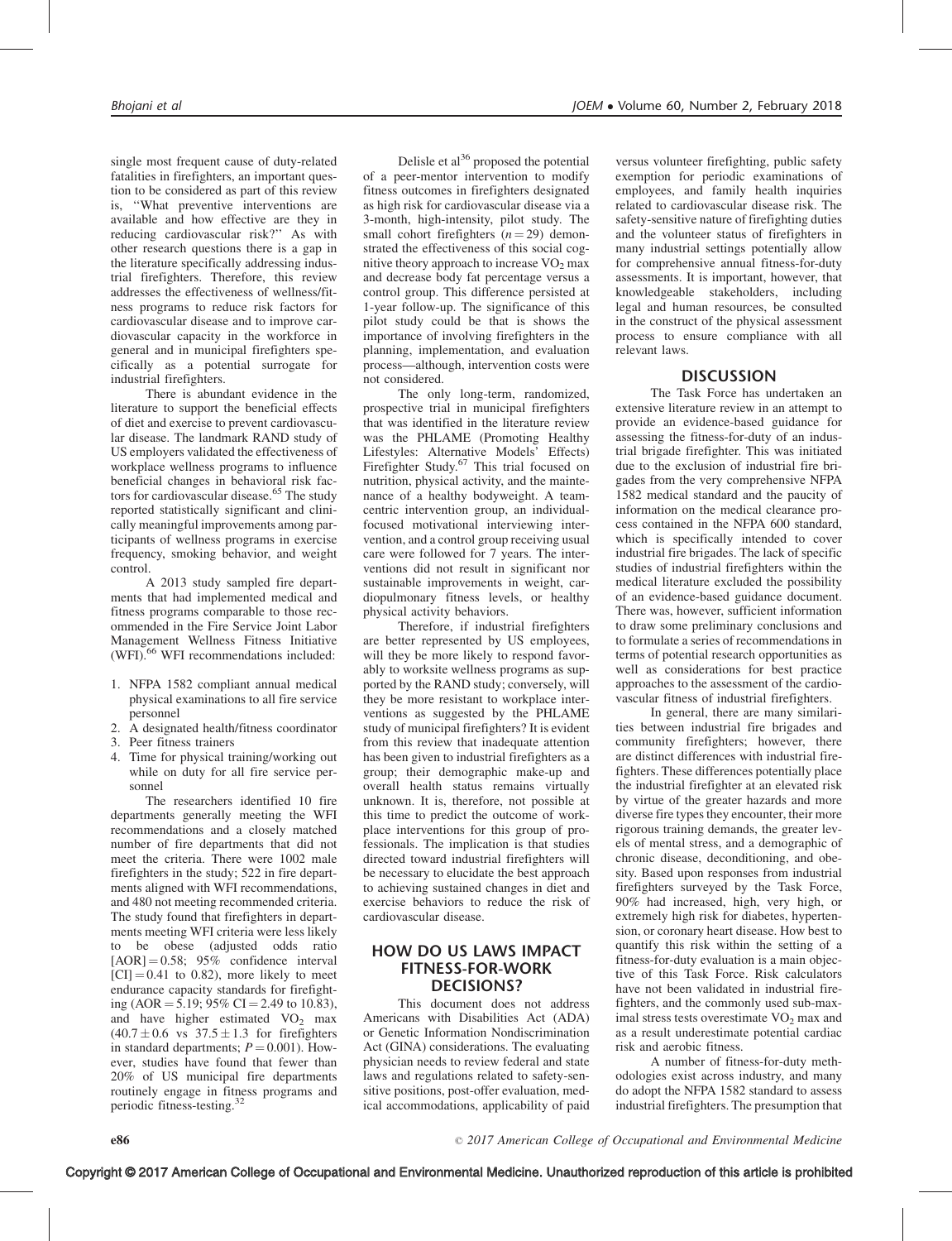<span id="page-5-0"></span>any firefighter activities with similar peak demands will lead to similarly observed adverse cardiac events suggests that industrial firefighters should be screened aggressively for cardiac disease and aerobic capacity. One major problem with the NFPA 1582 standard is that the recommended approach to cardiovascular screening is sub-maximal stress tests (Gerkin WFI treadmill protocol) which, as noted, overestimate  $VO<sub>2</sub>$  max and, if utilized in this setting, may lead to the erroneous medical clearance of aerobically unfit individuals for firefighting duties. Several studies exist that determine best practices for firefighters' fitness-for-duty, but none focuses on industrial firefighting, likely due to a lack of assessment tools specifically developed for industry.

Preventive measures to reduce cardiovascular disease risk factors and improve aerobic fitness are critically important for industrial firefighters; unfortunately, no studies exist within this population to assess the effectiveness of any intervention. The only long-term, randomized, prospective trial in municipal firefighters identified in this review did not result in significant nor sustainable improvements in weight, cardiopulmonary fitness levels, or healthy physical activity behaviors.

### RECOMMENDATIONS

Until additional specific medical information on industrial firefighters is available, the Task Force makes the following recommendations:

- 1. Reference NFPA 1582 for all aspects of the physical assessment with the exception of cardiovascular fitness.
- 2. Implement maximal exercise tolerance tests for the cardiovascular assessment since aerobic capacity and fitness has shown to be a good predictor of cardiac abnormalities as well as risk. Commonly used submaximal stress tests in firefighters, such as the Gerkin (WFI treadmill protocol) overestimate  $VO<sub>2</sub>$  max.
- 3. Eliminate use of submaximal stress testing as it has it has been shown to dangerously overestimate cardiovascular fitness.
- 4. Encourage additional follow-up research in the following areas:
	- a. Develop a careful analysis of job tasks with consideration for shiftwork, overtime, physical requirements for the tasks, as well as the psychological, cognitive, and environmental stressors for industrial firefighters.
	- b. Conduct studies at local sites or across a particular industrial sector (eg, oil refineries, chemical manufacturing, etc) to evaluate the

nature of the jobs and to assess whether fitness practices specific to those areas are valid and beneficial towards completing the job of an industrial firefighter in a safe and efficient manner.

- c. Investigate the demographic makeup of industrial firefighters and include an assessment of their cardiovascular risk profile, biometric data, and overall health.
- d. Conduct studies to identify barriers to implementing sustainable health promotion programs in industrial firefighters and assess the effectiveness of worksite programs in reducing the incidence of cardiovascular disease.
- e. Additional studies examining physiological characteristics of industrial firefighters based on NFPA standards would help determine if it will be beneficial to implement additional tools and/or tests specific to industrial firefighting.
- f. Develop and validate fitness-training programs for industrial firefighters.

In summary, industrial brigade firefighters share many characteristics with municipal firefighters, but their unique job responsibilities and the physical/mental demands under which they work have not been adequately studied. The Task Force found gaps in the medical literature as to demographic makeup, behavioral risk factors, and burden of chronic disease, effectiveness of preventive interventions to enhance wellness through risk factor reduction and aerobic fitness, and the proper methodology for a fitness-for-duty assessment. Due to these gaps, the Task Force will undertake the development of a guidance document for industrial firefighters emulating the model provided by the current ACOEM Guidance for the Medical Evaluation of Law Enforcement Officers (LEO).<sup>68</sup>

#### ACKNOWLEDGMENTS

The Task Force wishes to thank reviewers Jeffrey Huth, MD, PhD, CDC/ NIOSH, and Stefanos N. Kales, MD, MPH, Harvard Medical School & Harvard TH Chan School of Public Health, for their assistance, and to acknowledge ORCHSE for their work in implementing the survey.

#### REFERENCES

- 1. National Fire Protection Association. Codes and Standards. NFPA 1582 – Standard on Comprehensive Occupational Medical Program for Fire Departments; 2013; 1.1.4.
- 2. National Fire Protection Association. Codes and Standards. NFPA 600 – Standard on Facility Fire Brigades; 2013.
- 3. Klaene B, Sanders R. Expert advisors provide strategic support: cooperation and pre-incident planning are essential to fighting at large

industrial facilities.NFPA J. 2002;96:26. Available at: [http://www.nfpa.org/news-and-research/publi](http://www.nfpa.org/news-and-research/publications/nfpa-journal/2002/november-december-2002)[cations/nfpa-journal/2002/november-december-](http://www.nfpa.org/news-and-research/publications/nfpa-journal/2002/november-december-2002)[2002](http://www.nfpa.org/news-and-research/publications/nfpa-journal/2002/november-december-2002). Accessed November 2, 2017.

- 4. Garver JN, Jankovitz KZ, Danks JM, Fittz AA, Smith HS, Davis SC. Physical fitness of an industrial fire department vs. a municipal fire department. *J Strength Cond Res.* 2005;19:310-317.
- 5. Faulkner M, Levine E, Mitchell A, et al. National Response Team. Emerging Risks: Responder Awareness Training – Bakken Crude Oil [Power-Point presentation]; 2015. Available at: [https://](https://nrt.org/sites/2/files/NRT%2520Training%2520Subcommittee%2520Bakken%2520Crude%2520Oil%2520presentation%2520V28%2520scrubbed.pdf) [nrt.org/sites/2/files/NRT%20Training%20](https://nrt.org/sites/2/files/NRT%2520Training%2520Subcommittee%2520Bakken%2520Crude%2520Oil%2520presentation%2520V28%2520scrubbed.pdf) [Subcommittee%20Bakken%20Crude%20Oil%](https://nrt.org/sites/2/files/NRT%2520Training%2520Subcommittee%2520Bakken%2520Crude%2520Oil%2520presentation%2520V28%2520scrubbed.pdf) [20presentation%20V28%20scrubbed.pdf.](https://nrt.org/sites/2/files/NRT%2520Training%2520Subcommittee%2520Bakken%2520Crude%2520Oil%2520presentation%2520V28%2520scrubbed.pdf) [Accessed November 2, 2017.](https://nrt.org/sites/2/files/NRT%2520Training%2520Subcommittee%2520Bakken%2520Crude%2520Oil%2520presentation%2520V28%2520scrubbed.pdf)
- 6. Vitalie T. Differences between federal, municipal, and private employees. Firerecruitcom [web site]; 2009.
- 7. Bureau of Labor Statistics, U.S. Department of Labor. Occupational Outlook Handbook, 2016– 2017 ed. Firefighters [web site]. Available at: [http://www.bls.gov/ooh/protective-service/fire](http://www.bls.gov/ooh/protective-service/firefighters.htm)[fighters.htm. Accessed November 2, 2017.](http://www.bls.gov/ooh/protective-service/firefighters.htm)
- 8. Shelley C. Industrial and municipal fire department interface. Fireengineeringcom [web site]; 2009. Available at: [http://www.fireengineering.](http://www.fireengineering.com/articles/print/volume-162/issue-4/features/industrial-and-municipal-fire-department-interface.html) [com/articles/print/volume-162/issue-4/features/](http://www.fireengineering.com/articles/print/volume-162/issue-4/features/industrial-and-municipal-fire-department-interface.html) [industrial-and-municipal-fire-department-inter](http://www.fireengineering.com/articles/print/volume-162/issue-4/features/industrial-and-municipal-fire-department-interface.html)[face.html. Accessed November 2, 2017.](http://www.fireengineering.com/articles/print/volume-162/issue-4/features/industrial-and-municipal-fire-department-interface.html)
- 9. Centers for Disease Control and Prevention. Preventing Fire Fighter Fatalities Due to Heart Attacks and Other Sudden Cardiovascular Events. NIOSH publication 133; 2007. Available at: [https://www.cdc.gov/niosh/docs/2007-](https://www.cdc.gov/niosh/docs/2007-133/pdfs/2007-133.pdf) [133/pdfs/2007-133.pdf. Accessed November 2,](https://www.cdc.gov/niosh/docs/2007-133/pdfs/2007-133.pdf) [2017.](https://www.cdc.gov/niosh/docs/2007-133/pdfs/2007-133.pdf)
- 10. Kales SN, Soteriades ES, Christoudias SG, Christiani DC. Firefighters and on-duty deaths from coronary heart disease: a case control study. Environ Health. 2003;2:14.
- 11. Kales SN, Soteriades ES, Christiani CA, Christiani DC. Emergency duties and deaths from heart disease among firefighters in the United States. N Engl J Med. 2007;356:1207–1215.
- 12. Kales SN, Smith DL. Sudden cardiac death in the fire service. Occup Med (Lond). 2014;64: 228–230.
- 13. Kahn SA, Woods J, Rae L. Line of duty firefighter fatalities: an evolving trend over time. J Burn Care Res. 2015;36:218–224.
- 14. Soteriades ES, Smith DL, Tsismenakis AJ, Baur DM, Kales SN. Cardiovascular disease in US firefighters: a systematic review. Cardiol Rev. 2011;19:202–215.
- 15. Smith DL, Barr DA, Kales SN. Extreme sacrifice: sudden cardiac death in the US Fire Service. Extrem Physiol Med. 2013;2:6.
- 16. Smith DL, DeBlois JP, Kales SN, Horn GP. Cardiovascular strain of firefighting and the risk of sudden cardiac events. Exerc Sport Sci Rev. 2016;44:90–97.
- 17. Ratchford EV, Carson KA, Jones SR, Ashen MD. Usefulness of coronary and carotid imaging rather than traditional atherosclerotic risk factors to identify firefighters at increased risk for cardiovascular disease. Am J Cardiol. 2014;113: 1499–1504.
- 18. Byczek L, Walton SM, Conrad KM, Reichelt PA, Samo DG. Cardiovascular risks in firefighters: implications for occupational health nurse practice. AAOHN J. 2004;52:66-76.
- 19. Geibe JR, Holder J, Peeples L, Kinney AM, Burress JW, Kales SN. Predictors of on-duty coronary events in male firefighters in the United States. Am J Cardiol. 2008;101: 585–589.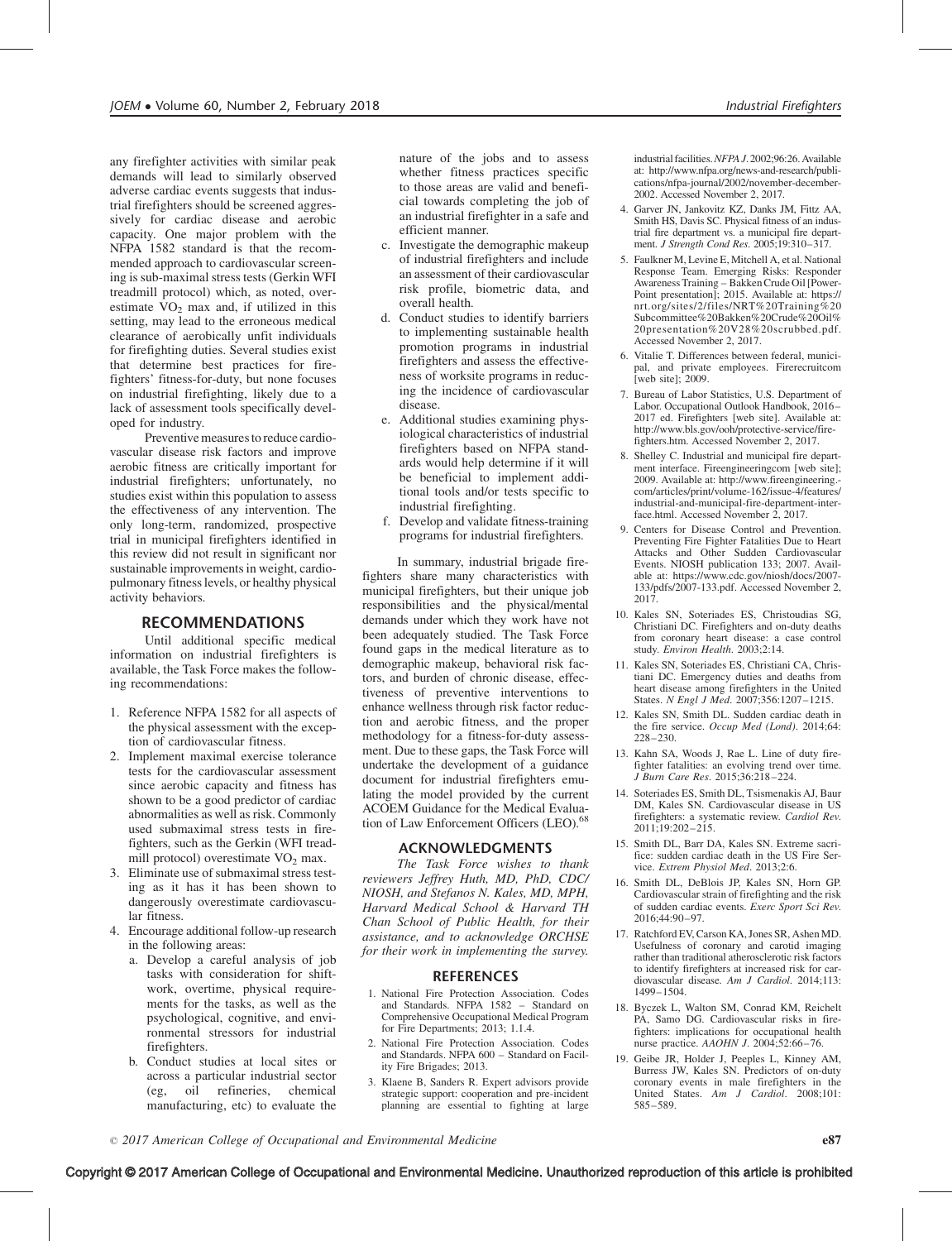- <span id="page-6-0"></span>20. Angerer P, Kadlez-Gebhardt S, Delius M, Raluca P, Nowak D. Comparison of cardiocirculatory and thermal strain of male firefighters during fire suppression to exercise stress test and aerobic exercise testing. Am J Cardiol. 2008;102:1551–1556.
- 21. Baur DM, Christophi CA, Kales SN. Metabolic syndrome is inversely related to cardiorespiratory fitness in male career firefighters. J Strength Cond Res. 2012;26:2331–2337.
- 22. Donovan R, Nelson T, Peel J, Lipsey T, Voyles W, Israel RG. Cardiorespiratory fitness and the metabolic syndrome in firefighters. Occup Med (Lond). 2009;59:487–492.
- 23. Barger LK, Rajaratnam SM, Wang W, et al., Harvard Work Hours Health and Safety Group. Common sleep disorders increase risk of motor vehicle crashes and adverse health outcomes in firefighters. J Clin Sleep Med. 2015;11: 233–240.
- 24. Smith DL, Petruzzello SJ, Kramer JM, Misner JE. Physiological, psychophysical, and psychological responses of firefighters to firefighting training drills. Aviat Space Environ Med. 1996;67:1063–1068.
- 25. Sen S, Palmieri T, Greenhalgh D. Cardiac fatalities in firefighters: an analysis of the U.S. Fire Administration Database. J Burn Care Res. 2016;37:191–195.
- 26. Wolkow A, Netto K, Langridge P, et al. Coronary heart disease risk in volunteer firefighters in Victoria, Australia. Arch Environ Occup Health. 2014;69:112–120.
- 27. Zapatka RE. Industrial firefighters are firefighters too. Excerpt. Fireengineeringcom [Web site]; 2005.
- 28. National Heart, Lung and Blood Institute. The Practical Guide: Identification, Evaluation, and Treatment of Overweight and Obesity in Adults; 2000. Available at: [http://www.nhlbi.](http://www.nhlbi.nih.gov/files/docs/guidelines/prctgd_c.pdf) [nih.gov/files/docs/guidelines/prctgd\\_c.pdf.](http://www.nhlbi.nih.gov/files/docs/guidelines/prctgd_c.pdf) [Accessed November 2, 2017.](http://www.nhlbi.nih.gov/files/docs/guidelines/prctgd_c.pdf)
- 29. Adams J, Roberts J, Simms K, Cheng D, Hartman J, Bartlett C. Measurement of functional capacity requirements to aid in development of an occupation-specific rehabilitation training program to help firefighters with cardiac disease safely return to work. Am J Cardiol. 2009;103:762–765.
- 30. Perroni F, Tessitore A, Cortis C, et al. Energy cost and energy sources during a simulated firefighting activity. J Strength Cond Res. 2010;24:3457–3463.
- 31. Williams-Bell FM, Villar R, Sharratt MT, Hughson RL. Physiological demands of the firefighter Candidate Physical Ability Test. Med Sci Sports Exerc. 2009;41:653–662.
- 32. Durand G, Tsismenakis AJ, Jahnke SA, Baur DM, Christophi CA, Kales SN. Firefighters' physical activity: relation to fitness and cardiovascular disease risk. Med Sci Sports Exerc. 2011;43:1752–1759.
- 33. Baur DM, Leiba A, Christophi CA, Kales SN. Low fitness is associated with exercise abnormalities among asymptomatic firefighters. Occup Med (Lond). 2012;62:566–569.
- 34. Gulati M, Pandey DK, Arnsdorf MF, et al. Exercise capacity and the risk of death in women: the St James Women Take Heart Project. Circulation. 2003;108:1554–1559.
- 35. Mark DB, Lauer MS. Exercise capacity: the prognostic variable that doesn't get enough respect. Circulation. 2003;108:1534–1536.
- 36. Delisle AT, Piazza-Gardner AK, Cowen TL, et al. Validation of a cardiorespiratory fitness assessment for firefighters. J Strength Cond Res. 2014;28:2717–2723.
- 37. Dolezal BA, Barr D, Boland DM, Smith DL, Cooper CB. Validation of the firefighter WFI treadmill protocol for predicting VO2 max. Occup Med (Lond). 2015;65:143–146.
- 38. Klaren RE, Horn GP, Fernhall B, Motl RW. Accuracy of the  $VO<sub>2peak</sub>$  prediction equation in firefighters. J Occup Med Toxicol. 2014;9:17.
- 39. Mier CM, Gibson AL. Evaluation of a treadmill test for predicting the aerobic capacity of firefighters. Occup Med (Lond). 2004;54:373–378.
- 40. Ode J, Knous J, Schlaff R, Hemenway J, Peterson J, Lowry J. Accuracy of body mass index in volunteer firefighters. Occup Med (Lond). 2014;64:193–197.
- 41. Baur DM, Christophi CA, Tsismenakis AJ, Jahnke SA, Kales SN. Weight-perception in male career firefighters and its association with cardiovascular risk factors. BMC Public Health. 2012;12:480.
- 42. Baur DM, Christophi CA, Cook EF, Kales SN. Age-related decline in cardio-respiratory fitness among career firefighters: modification by physical activity and adiposity. J Obes. 2012;2012:6.
- 43. Poston WS, Haddock CK, Jahnke SA, Jitnarin N, Tuley BC, Kales SN. The prevalence of overweight, obesity, and substandard fitness in a population-based firefighter cohort. J Occup Environ Med. 2011;53:266–273.
- 44. Tsismenakis AJ, Christophi CA, Burress JW, Kinney AM, Kim M, Kales SN. The obesity epidemic and future emergency responders. Obesity (Silver Spring). 2009;17:1648–1650.
- 45. Nogueira EC, Porto LG, Nogueira RM, et al. Body composition is strongly associated with cardiorespiratory fitness in a large Brazilian military firefighter cohort: the Brazilian Firefighters Study. J Strength Cond Res. 2016;30: 33–38.
- 46. Farioli A, Yang J, Teehan D, Baur DM, Smith DL, Kales SN. Duty-related risk of sudden cardiac death among young US firefighters. Occup Med (Lond). 2014;64:428–435.
- 47. Korre M, Sampani K, Porto LGG, et al. Cardiac enlargement in US firefighters: prevalence estimates by echocardiography, cardiac magnetic resonance and autopsies. J Clin Exp Cardiol. 2016;7:7.
- 48. Korre M, Porto LG, Farioli A, et al. Effect of body mass index on left ventricular mass in career male firefighters. Am J Cardiol. 2016;118: 1769–1773.
- 49. Yang J, Teehan D, Farioli A, Baur DM, Smith D, Kales SN. Sudden cardiac death among firefighters  $\leq$ 45 years of age in the United States. Am J Cardiol. 2013;112:1962–1967.
- 50. Jain A, Tandri H, Dalal D, et al. Diagnostic and prognostic utility of electrocardiography for left ventricular hypertrophy defined by magnetic resonance imaging in relationship to ethnicity: the Multi-Ethnic Study of Atherosclerosis (MESA). Am Heart J. 2010;159: 652–658.
- 51. Soteriades ES, Targino MC, Talias MA, et al. Obesity and risk of LVH and ECG abnormalities in US firefighters. J Occup Environ Med. 2011;53:867–871.
- 52. Lindberg AS, Oksa J, Gavhed D, Malm C. Field tests for evaluating the aerobic work capacity of firefighters. PLoS One. 2013;8:e68047
- 53. von Heimburg E, Medbø JI, Sandsund M, Reinertsen RE. Performance on a work-simulating firefighter test versus approved laboratory tests for firefighters and applicants. Int J Occup Saf Ergon. 2013;19:227–243.
- 54. Groeller H, Fullagar HH, Sampson JA, Mott BJ, Taylor NA. Employment standards for Australian urban firefighters: Part 3: the transition from criterion task to test. J Occup Environ Med. 2015;57:1083–1091.
- 55. Roberts MA, O'Dea J, Boyce A, Mannix ET. Fitness levels of firefighter recruits before and after a supervised exercise training program. J Strength Cond Res. 2002;16:271–277.
- 56. Smith DL. Firefighter fitness: improving performance and preventing injuries and fatalities. Curr Sports Med Rep. 2011;10:167–172.
- 57. Fahy RF, LeBlanc PR, Molis JL. Firefighter Fatalities in the United States – 2015. Quincy, MA: National Fire Protection Association; 2016
- 58. National Fire Protection Association. Codes and Standards. NFPA 1583 – Standard on Health-Related Fitness Programs for Fire Department Members. 2015; 1583-1–1583-21.
- 59. Sheaff AK, Bennett A, Hanson ED, et al. Physiological determinants of the candidate physical ability test in firefighters. J Strength Cond Res. 2010;24:3112–3122.
- 60. Shell Health. Fitness to Work Functional Specifications: Report HEMS.GL.2000.04. 2015; 1–53.
- 61. Motiva Port Arthur Refinery. Fitness to Respond Agility Test Standing Instruction; 2016:1–7.
- 62. Bhojani FA. Physical Fitness of Industrial Firefighters. (Doctoral dissertation); 1999.
- 63. OSHA. Occupational Safety and Health Standards – Fire Protection. 190.156. Available at: [https://www.osha.gov/pls/oshaweb/owadisp.](https://www.osha.gov/pls/oshaweb/owadisp.show_document?p_table=STANDARDS%26p_id=9810) [show\\_document?p\\_table=STANDARDS&p\\_](https://www.osha.gov/pls/oshaweb/owadisp.show_document?p_table=STANDARDS%26p_id=9810) [id=9810. Accessed November 2, 2017.](https://www.osha.gov/pls/oshaweb/owadisp.show_document?p_table=STANDARDS%26p_id=9810)
- 64. National Fire Protection Association. National Fire Protection Association. Codes and Standards. NFPA 1081 – Standard for Industrial Fire Brigade Member Professional Qualifications; 2012:1081-1–1081-33.
- 65. Mattke S, Liu H, Caloyeras JP, et al. Workplace Wellness Programs Study. Santa Monica, CA: Rand Corporation; 2013 , Available at: [http://](http://www.rand.org/content/dam/rand/pubs/research_reports/RR200/RR254/RAND_RR254.pdf) [www.rand.org/content/dam/rand/pubs/research\\_](http://www.rand.org/content/dam/rand/pubs/research_reports/RR200/RR254/RAND_RR254.pdf) [reports/RR200/RR254/RAND\\_RR254.pdf.](http://www.rand.org/content/dam/rand/pubs/research_reports/RR200/RR254/RAND_RR254.pdf) Accessed November 2, 2017.
- 66. Poston WS, Haddock CK, Jahnke SA, Jitnarin N, Day RS. An examination of the benefits of health promotion programs for the national fire service. BMC Public Health. 2013;13:805.
- 67. MacKinnon DP, Elliot DL, Thoemmes F. Longterm effects of a worksite health promotion program for firefighters. Am J Health Behav. 2010;34:695–706.
- 68. American College of Occupational and Environmental Medicine. Guidance for the Medical Evaluation of Law Enforcement Officers [online publication]; 2017. Available at: [https://www.](https://www.leoguidance.org/) [leoguidance.org/. Accessed November 9, 2017.](https://www.leoguidance.org/)